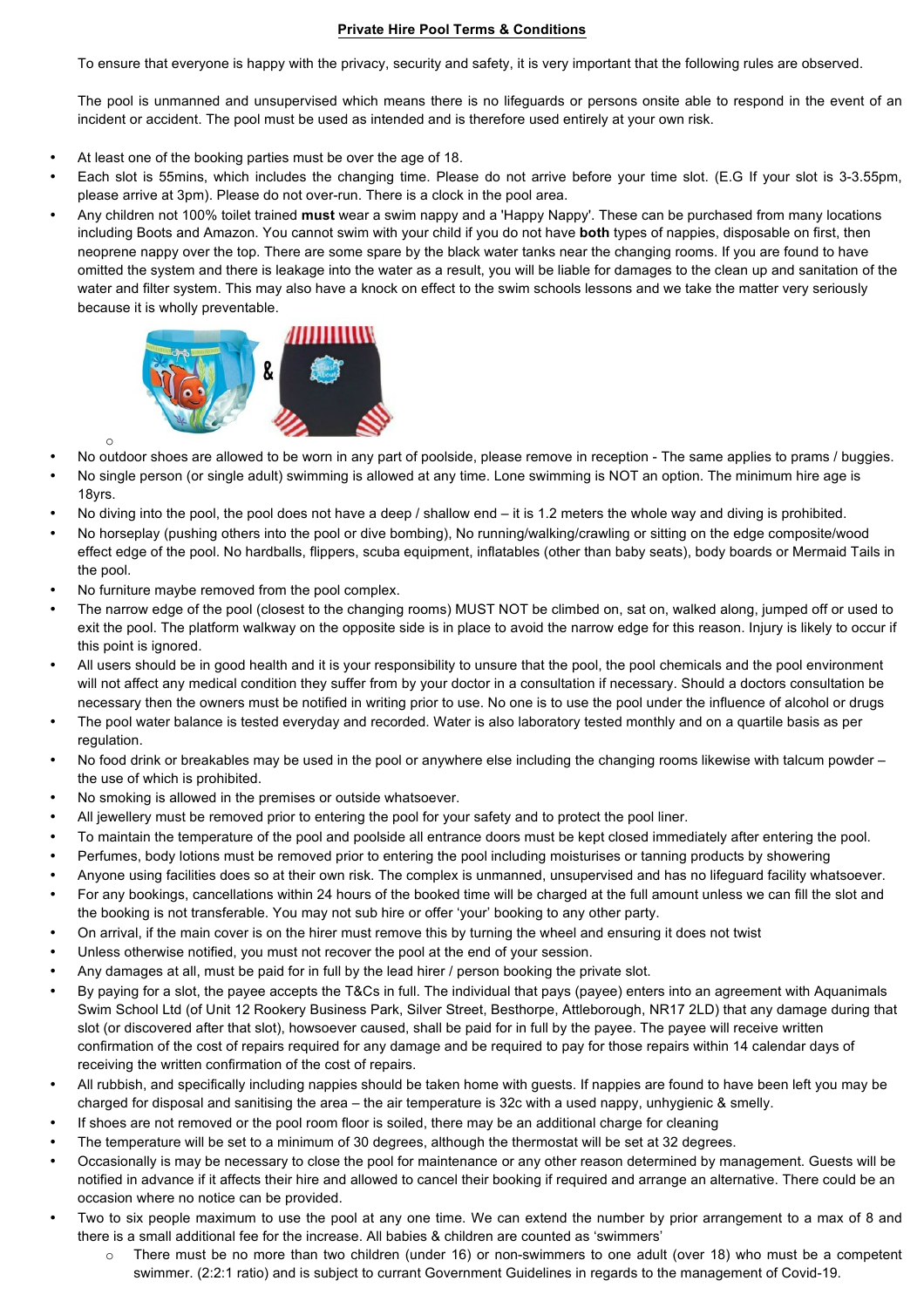- Private hire swimmers must not arrange swimming lessons or private lessons during their private swim session and the booking is not transferrable.
- Please do not allow a person within your group, who may have a contagious illness (including diarrhoea) to swim.
- The reach pole and throw rope bag are for emergency use only.
- Please ensure all exits and fire exits are kept clear at all times.
- Please notify us immediately of any damage to the pool or equipment.
- Access to the pool building is via front entrance using your unique pin detailed in your booking confirmation. This pin is exclusive to the lead hirer and is not to be passed to any one else. If it is found that sharing of the pin has breached security, you will be asked to leave & hire will not be granted in the future. The pin is for entry at the specific date and time detailed in the booking and no other access in grated at all. Entrance to the pool outside the date & time detailed would be classed as unauthorised access and we may have no choice but to notify the Police.
- Please ensure that no members of your group stray into the commercial estate where hazards may exist and please drive with extreme caution at all times around the commercial estate and stick to 10mph
- Cars are parked including contents left in those, are left at the owner's risk.
- Please ensure all external doors in the pool complex remain closed at all times as this maintains the important temperature balance within the pool complex.
- Use of swim School equipment and the store area is prohibited to private hire users. This includes, floats, , , items stored around the poll and in (&on) the store cupboards.
- Please do not replace the pool cover unless asked otherwise, switch off all lights and ensure the door is shut and therefore locked. If the main entrance door is found to have been left open, your hire will be terminated for any future use.
- Please leave the pool complex as you would like to find it. You must use the flat mop/squeegee to remove surface water splashed over the sides of the pool & raised walkway surrounding the pool & steps – at the opposite end to reception is a drain to expel surface water. This keeps the floor dry, clean and not at risk of stagnant surface water. This includes the changing rooms & bathrooms used,
- **CCTV** is in place at the premises. Signage is clearly visible next to each camera advising that it is in use. The CCTV in is place in reception to monitor who is entering and existing the building, fixed directly above the pool in two opposing areas to ensure the pool is covered at night & at the store cupboard end of the building, to visit if damage is found during private hire, to ensure hirer's have left within their allocated slot, to spot check numbers / ratios in the water, security purposes and for any other reason the Directors of AQUAnimals Swim School Ltd feel it reasonable to view real time & recorded footage, for example, if malicious damage is suspected. There is also a CCTV camera fixed in the plant room (no access) to check water levels & alarms, safety, anti-tamper & security purposes. All footage is recorded and may be used to submit evidence in the event of damage, injury or additional bather use. You may not request to view or have copies of footage.
- In the unlikely event of an emergency, there is a phone (landline) on top of the reception desk. For non-emergencies call the owner Shirley Rush 07780-740-430 in an emergency please dial 999 and then inform Shirley Rush.

These T&Cs are IN ADDITION to special measures in place until further notice specifically relating to Coronavirus Covid-19. A copy of these measures is provided on confirmation of the booking and are laminated on reception desk and an A-Frame in the building. If you are unsure of any procedure or have any questions about what you have been asked to do, this must be clarified PROIR to your slot.

Being of lawful age and in consideration of being permitted to participant in the activity noted below, the Participant released and forever discharges AQUAnimals Swim School Ltd, its owners, directors officers, employees, instructors, agents, assigns, legal representatives and successors from all manner of actions, causes of action, debuts, accounts, bonds, contract, claims and demands for or by any reason if any injury to person or property, including injury resulting in the death of the participant which has been or may be sustained as a consequence of the Participants participation in the activity described below, and not withstanding that such damage, loss or injury may have been cause solely or partly by the negligence of the AQUAnimals Swim School Ltd.

Activity Details: The private use of the swim school facility, which is the entrance reception, corridors to toilets, showers and the changing rooms including the fire exits, steps to and from the pool and the seating area for recreational swimming activities.

By booking and making payment the Participant acknowledges that this Waiver/Release is given with the express intention of effecting the extinguishments of certain obligations owed to the Participant and with the intention of binding the participants spouse, heirs, executors, administrators, legal representatives and assigns.

By booking and making payment the participant acknowledges that the participant does not have any physical limitations medical ailments physical or metal disabilities that would limit or prevent the participant from participating in the above mentioned activity. Participants may wish to obtain a medical examination and clearance.

By booking and making payment the participant agrees to be forever prevented from suing or otherwise claiming against the activity provider for any property loss or injury that the participant sustains whilst participating or preparing for the activity noted.

The novel coronavirus, COVID-19, has been declared a worldwide pandemic by the World Health Organization. COVID-19 is reported to be extremely contagious. The state of medical knowledge is evolving, but the virus is believed to spread from person-to-person contact and/or by contact with contaminated surfaces and objects, and even possibly in the air. People reportedly can be infected and show no symptoms and therefore spread the disease. Evidence has shown that COVID-19 can cause serious and potentially life threatening illness and even death.

AQUAnimals Swim School Ltd cannot prevent you, the person attending lessons or your child(ren) from becoming exposed to, contracting, or spreading COVID-19 while utilizing AQUAnimals's services or premises. It is not possible to prevent against the presence of the disease. Therefore, if you choose to utilize AQUAnimals Swim Schools's services and/or enter into the facilities premises, you may be exposing yourself to and/or increasing your risk of contracting or spreading COVID-19.